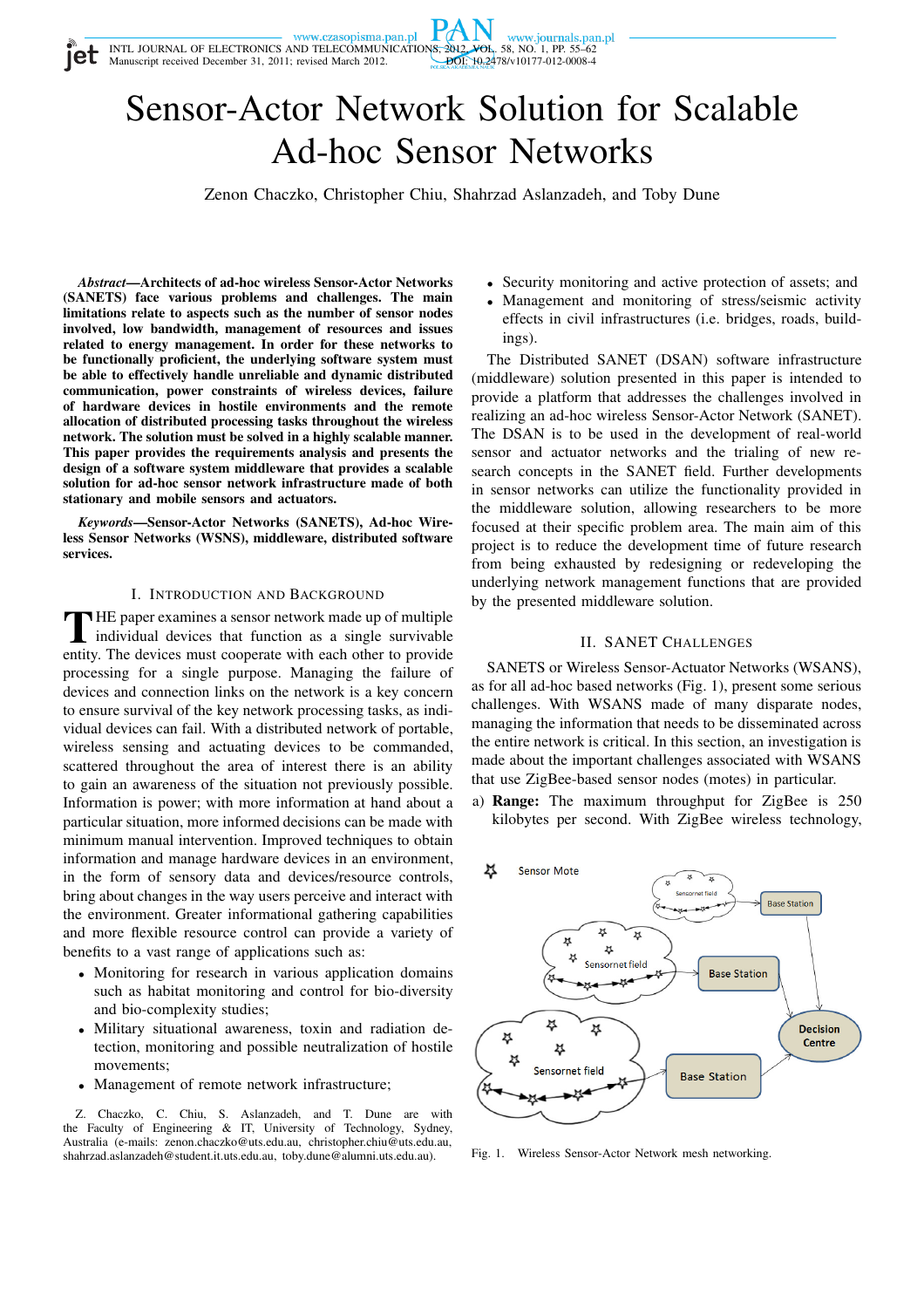

www.journals.pan.pl

56 Z. CHACZKO, C. CHIU, S. ASLANZADEH, T. DUNE

packet-based networking is used and instead of using access points, gateways are applied which can provide connectivity from distributed nodes back to the coordinator. The maximum signal range for ZigBee is 1,000 meters.

- b) **Power:** Using wireless technology for devices such as mobile phones and laptops, the battery lifetime will last for about 1 to 2 days; however, ZigBee is an efficient wireless technology that can be used in energy-constrained environments as it has a battery lifetime of 3 to 5 years.
- c) **Cost:** Deployment and maintenance of the nodes is becoming inexpensive over time; varying on the underlying technology.

# III. MIDDLEWARE FOR SANET TECHNOLOGY

Traditionally, component middleware systems [1], [2] is a type of middleware that enables reusable service elements [3], [4] to be composed, configured, adapted, tested, integrated and installed to build software applications reliably and inexpensively, while adhering to requirements of distributed shared memory across disparate environments. Data space concerns can be addressed through Tuple-Space implementations as supported in modern component based [2] software-system middleware, following the multi-layer concepts of a core entity of representing the structures and interconnections between internal entities. This provides users with a specific set of capabilities (Fig. 2) listed below:

- **Connector Facilities within Components:** This includes Remote Procedural Calls (RPC), Remote Method Invocation (RMI) or message passing mecha-
- nisms; • **Horizontal Models of Infrastructure Services:** Request brokers or publish-subscribe mechanisms between components within the same platform; and

• **Vertical Models of Domain Paradigms:**

Common semantics and context awareness, and highlevel services spanning from transaction and lease support, to multilayer security and privacy for multiple platforms.

Recent advancements in the miniaturisation of sensing devices including Micro-electromechanical systems (MEMS), embedded processors such as System-on-a-Chip (SoC) and wireless communications provide the hardware capability necessary to control devices embedded in the environment, collect environmental data and report it. With the availability of the



Fig. 2. SANET component architecture paradigm.

hardware and various information processing and management systems, including commercial of-the-shelf (COTS) technologies, the construction of effective SANET solutions becomes feasible. Products such as Sun's Remote Method Invocation (RMI), Microsoft's .NET Remoting and Object Management Group's Common Object Request Broker (CORBA) have dramatically matured and become de-facto standards in the ICT industry. At present, these solutions are being used to reduce the Software Development Life Cycle and improve the effectiveness of building systems by reducing costs (time, work efforts and resources) mostly in business domains. Whilst commercial middleware solutions have traditionally been used in business, including enterprise management resource planning, stock control and asset management systems, e-commerce reservation systems and many other applications [5]; the technology can be transformed for distributed wireless networking solutions.

A distributed middleware for SANET systems can be built on evolvable, autonomic [6] and ad-hoc networks with actuation and control. This encapsulates events monitoring and control processes, operations, networks and hardware systems in civil and environmental engineering, computing and telecommunications, medicine, defense, manufacturing and infrastructure industries. SANET applications possess distinct characteristics relating to its mission critical aspects and time constraints. Time criticality and strict deadlines are essential, as the correct data response that is delivered beyond a given threshold can result in unpredictable or catastrophic consequences. Therefore, SANET middleware models need to meet stringent Quality of Service (QoS) qualitative requirements such as scalability, robustness, usability, security, efficiency, latency, privacy and trust [3], [4], [7]–[10].

For all application domains, the ultimate goal of infrastructure oriented software systems such as middleware is to support the process of software intensive system development by facilitating integration of components and protecting engineers from inherent and accidental complexities related to heterogeneous computing environments, management of resources, security and fault tolerance. The important issue for component middleware systems is being able to alleviate the compositional complexity and management of distributed SANET systems. Reducing the Software Development Life Cycle (SDLC) shortens the time-to-market delivery that is essential in modern engineering industry. As the majority of developer roles are to assemble distributed networked systems by selecting a combination of custom made components and compatible COTS frameworks [3], [5], [11], the process of selection is an important focus of this research. The construction of an effective system requires components to possess compatible application programming interfaces, semantics, context and protocols which make the analytical process of selection and development of a compatible set of software components a challenging task. Problems are exacerbated by the availability of various vendor-driven strategies for configuring and deploying the underlying software middleware to leverage dedicated hardware and software features.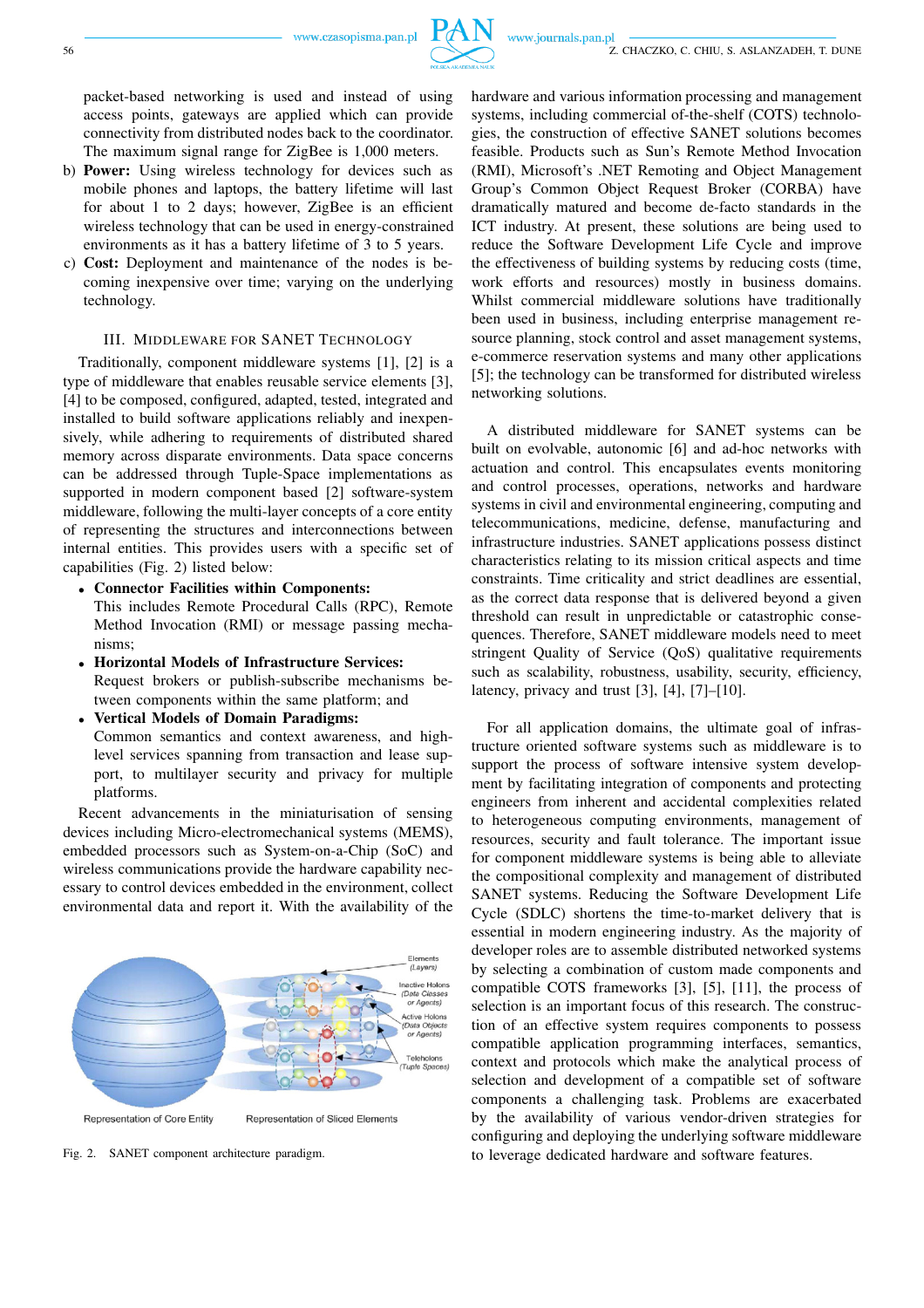*"The sheer number of sensor nodes and the dynamics of their operating environments (e.g. limited battery power and hostile physical environment) pose unique challenges in the design of sensor networks and their applications"* [1].

With the introduction of this technology and emergence of wireless sensor networks, a new set of technical challenges arise [7], [12]. These challenges form the basis of the middleware design.

# *A. Scalability of System and Communications*

There is a need to manage the complexity of dealing with an immense number of sensors and a large volume of information contained within sensor and actuator networks so *"...existing distributed system scaling techniques are not directly applicable given the extreme conditions under which our target systems must operate"* [13]. The vast number of devices on these networks prevents the ability to manually configure and repair devices individually within the system; thus the number of electronic devices also increases probability of failure. The software must automatically configure devices and robustly handle failed devices.

#### *B. Dynamic and Hostile Environment*

The devices that make up the sensor network will be deployed to monitor hostile environments. Devices in the sensor network have a high coupling with the physical environment that they are deployed in. The dynamics of such an environment poses complex design challenges regarding as to how to manage the changing availability of resources and communication links within a large network. The sensor network must respond robustly to the dynamic environment in which it is situated.

# *C. Power Utilisation*

As quoted from Zhong, *"Power consumption is crucial to wireless sensor network applications"* [14]. The lifetime of a sensor network is a function of energy consumption [15]. To improve overall network life, avoidance is necessary in key parts of the network from being over-utilized and drained quickly. Methods for distributing the processing and communication tasks evenly over the network are needed; the SANET system must be power aware.

# *D. Processing Resources*

Embedded sensor devices throughout the network will have limited memory and processing resources. All network management must conform to the limitations of this target hardware [12].

# *E. Diverse Range of Applications and Uses*

The many uses of the SANET network and continuing research and development in the SANET field compels the system to be expandable and maintainable [7]. To be able to utilize this emerging technology effectively and efficiently, smart systems are needed to manage the issue inherent to such networks. The software has to be able to manage the vast number of small autonomous devices in a way that allows for the effective combination of all of available resources. All devices must be able to interact and work together to support a common goal. The middleware that can solve these problems will facilitate the creation of new sensor network systems easily. A sensornet specific middleware will streamline the development of customized SANET sensors for the client's specific monitoring needs. There is a shortage of middleware solutions that are able to adequately handle the range of the domain concerns and constraints that can be encountered within the SANET context.

## V. ENGINEERING DSAN MIDDLEWARE

Infrastructure-system software such as middleware is required to provide a set of services designed specifically to manage the complexities that exist within the field of distributed sensor and actuator networks [3], [11], [15]. This covers a suite of functional and non-functional requirements that need to be addressed when modeling the middleware and designing software components specifically to support the operations in distributed SANETS [5], [16]. The DSAN middleware aims to provide a base for a number of communication and management services to reliably enable distributed environmental monitoring and control, actuator management, insitu (i.e. ONE-WIRE and CANBUS) and wireless processing (i.e. Bluetooth IEEE 802.15.1 and ZigBee IEEE 802.15.4), and reporting to a centralized datacenter (Fig. 3).

# *A. Functional Requirements*

The set of high-level functional requirements that the DSAN middleware must address for operability concerns include the following aspects:

- The communication interfaces with embedded sensor and actuator devices;
- Automated health monitoring of available resources within the SANET system;
- Automated configuration management for the SANET network;
- Lightweight communication infrastructure for distributing events and configuration throughout the middleware system;
- Persistent storage for recording of notifications, alarms and alerts as well as and configuration reports; and
- A user interfaces for viewing system state, logging events and warnings as well as configuring the processing tasks on the devices within the sensor network.

The TINI (*Tiny Inter-Net Interface*) device [10] has been chosen as it provides the reference implementation of the distributed embedded sensor devices. The standard Java Mobile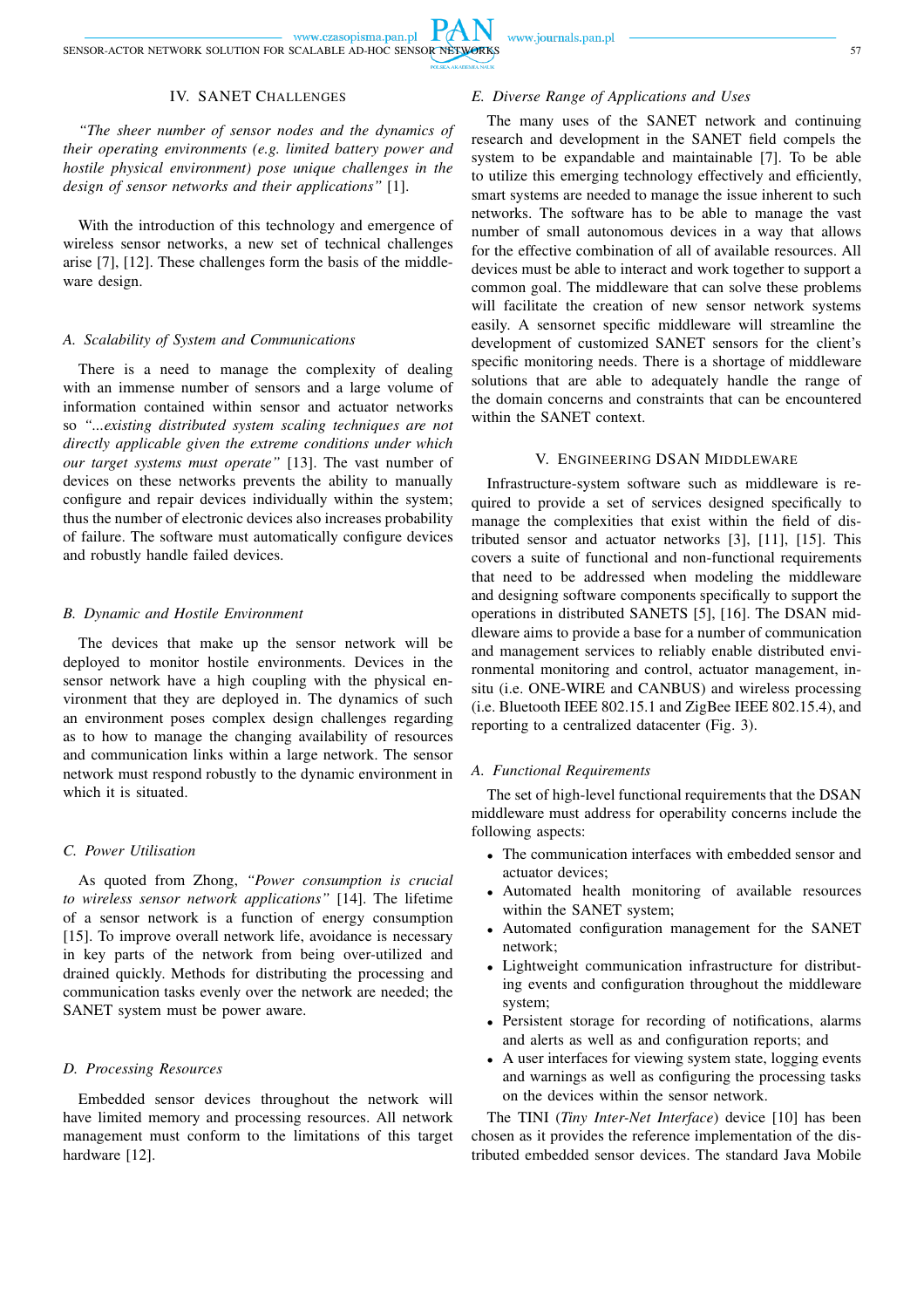

#### VI. MIDDLEWARE SERVICES

Runtime Environment, with the addition of JINI [17] services was selected to provide a platform for the scalable centralized services required.

## *B. Non-Functional Requirements*

In order to solve a very diverse set of problems characterized within DSANS, the middleware must possess a range of architectural qualities. Therefore, when building middleware for SANETS, among the most important non-functional requirements are considered as follows:

- **Lightweight Implementation:** The code solution must efficiently apply and use the resources available on the small embedded computing devices used in SANET networks;
- **Robustness:** The middleware must gracefully handle failure of wireless and in-situ components registered in the network;
- Scalability: The middleware for sensor networks must be inherently scalable, so it is able to support the massive number of devices contained within the SANET system. Additionally, the distribution and scale of the SANET environment means potential geographic spread among various infrastructure interconnections and software interface, this is resolved with Remote Method Invocation (RMI);
- **Adaptability:** The middleware must gracefully adapt to the continually changing health status of the SANET network, while also maintaining the user's processing needs; and
- **Flexibility:** A diverse range of situations the middleware can be applied to, along with the immaturity of the technology means the middleware has to be very flexible. To cater for new research, the system must allow for components implementing specific functionalities to be updated or replaced without impacting on the rest of the middleware.



**In-situ and Wireless Environmental Monitoring Network** 



Service repositories have been designed to provide an initial set of solutions for each of the diverse challenges involved in the SANET application. The services provided by the middleware are divided into a layered model (Fig. 4). The middleware services must be implemented over different hardware architectures; with a set of distributed lightweight services interacting with highly scalable central services. All services are integrated via the integration bus layer.

# *A. Integration Layer*

The integration layer forms a solid base for all other services to be built upon. This layer provides a flexible set of communication services for lightweight and deviceindependent communication. Interfaces are provided to handle the low-level functions of the operating system in a hardware-independent manner.

# *1) Distributed Communication Service*

The object of the Distributed Communication service is to provide an interface that will enable the distributed nodes throughout the system to communicate. The distributed communication service has been designed to provide support for the following features:

- Minimal resource utilization to run on embedded devices;
- Platform/media layer independent addressing mechanism;
- Transmission media independence;
- Robust communication error handling;
- Synchronous Communication (Lightweight RMI) for device interaction, device control, and agent activation;
- Asynchronous Communication for availability 'heartbeating' and the sensor interface; and
- Mobile Code for Agent Distribution.

The design of Distributed Communication Services is based on lightweight client-to-server communication. These services are designed to be independent of the communication media



Fig. 4. Architectural model of DSAN middleware.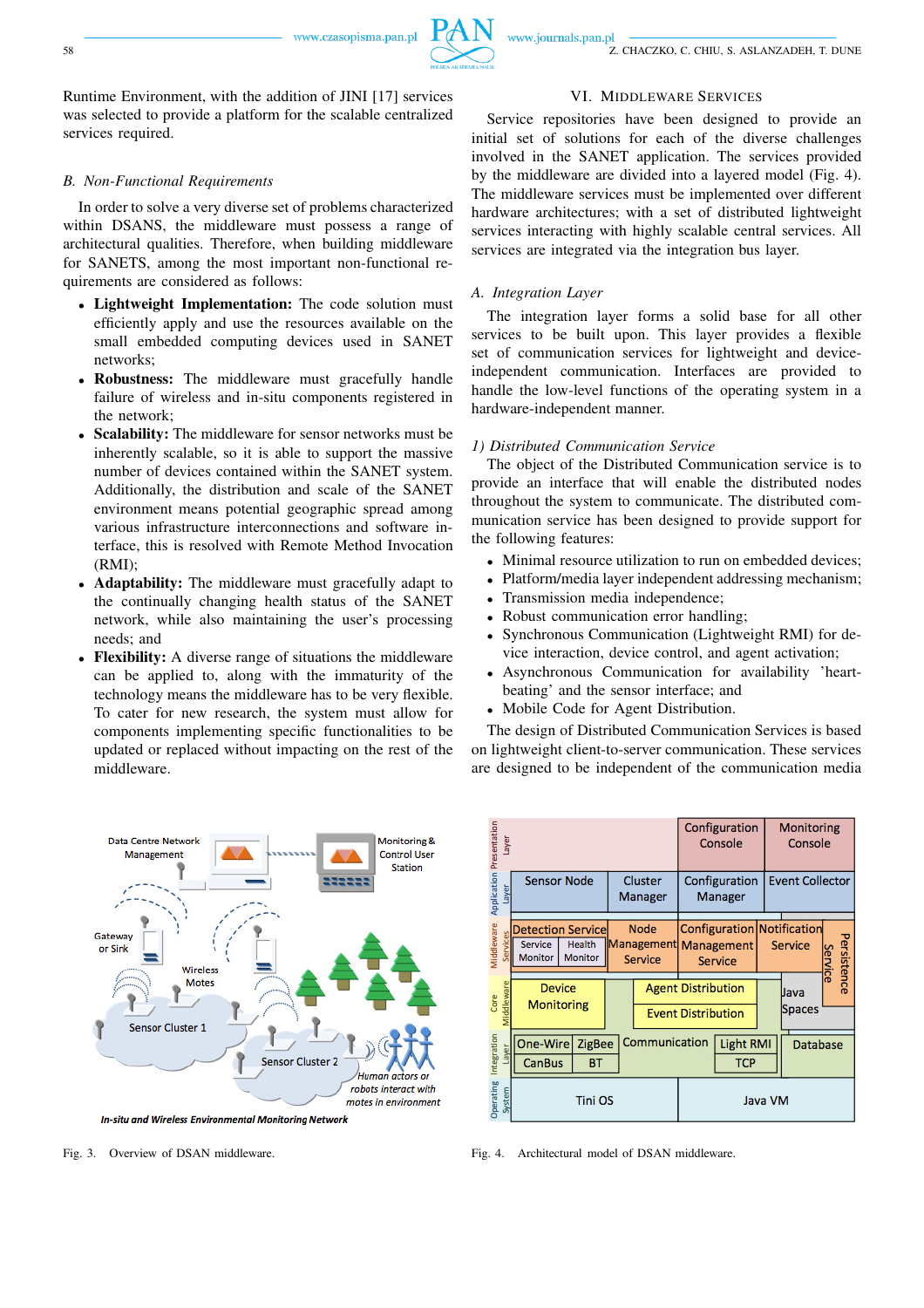SENSOR-ACTOR NETWORK SOLUTION FOR SCALABLE AD-HOC SENSOR NETWORKS 59

www.czasopisma.pan.pl

being used. Generic interfaces are provided for establishing and tearing down of connections regardless of the media-type used.

# *B. Core Middleware Layer*

The core middleware layer services provide high level interfaces to the integration layer. The services provided cater for higher-level data distribution and routing functionality.

## *1) Agent Distribution Service*

The objective of the Agent Distribution Service is to enable the coordination of the distributed processing required by the sensor network. This is provided by the distribution and execution of mobile agents throughout the system. This service provides the underlying mechanisms for adaptability of the SANET system. Work, in the context of this system, is defined as a specific task for a remote agent to perform; it includes some agent configuration parameters and the required sensors that should be monitored.

#### *2) Event Distribution Service*

The objective of the Event Distribution Service is to provide a standard reliable system for events to be generated by devices. Events are routed throughout the network to reach their destination. In order to reduce the amount of data sent through the network, any device is capable of intercepting events and providing local processing and actions, instead of forwarding them to the central event collector.

#### *3) Device Monitoring Service*

The Device Monitoring service provides for data input to the system. A framework for implementing custom drivers is used to provide support for a range of monitoring scenarios. Lightweight dynamic driver loading and unloading mechanisms are provided to enable run-time reconfiguration of data collection, with minimal processing overhead.

# *C. Middleware Services Layer*

The middleware services layer provides high-level functions for managing the distributed SANET. Management of the networks' distributed processing includes such components as:

# *1) Configuration Management Service*

The Configuration Management Service provides a centralized configurable model of the processing needs within the sensor network. The Configuration Manager is an automated system responsible for ensuring the optimum level of service in utilizing the available resources. The Configuration Manager contains models of both the target environment (environmental model) and the Sensor Network (system model). The environmental processing model determines what physical properties of the environment should be monitored and how this should be done. This includes a set of work distribution rules. The system model is a record of the current state of the sensor/actuator nodes within the system: which sensor nodes are ready to check the environment and which sensor/actuator devices are available. Communication Range Node Manager Node **Health Checking** Relationship

Fig. 5. Centralized health checking in DSAN middleware.

The system model is dynamically updated when nodes enter and leave the system. The system model is automatically updated to reflect the current state of the sensor network. The model of system state is based upon received system reports from the event collector indicating that resources are entering the system or are no longer available. User interaction with the models contained within the Manager is via a Configuration Console which allows users to view the individual node's activity, as well as how many nodes are active and what environmental properties they are actually monitoring.

# *2) Node Management Service*

www.journals.pan.pl

The node manager is responsible for managing a group of nodes within its local coverage area. It provides in-situ management of network resources. The Node Management Service works in cooperation with the Configuration Management Service to provide for agent distribution. A cache of device work allocations, within the node manager, is used to manage the distributed processing requirements of nearby processing nodes.

This reduces the communication load to the remote configuration management. Processing nodes use the Node Management Service to announce themselves, to publish their sense collection and processing capabilities and receive processing tasks. The Node Management Service is also responsible for tracking the health of processing nodes within its coverage area. Health checking agents are distributed to other nodes within the system to enable nearby peer nodes to monitor each other's health. The remote configurability of the System



Fig. 6. Decentralized health checking in DSAN middleware.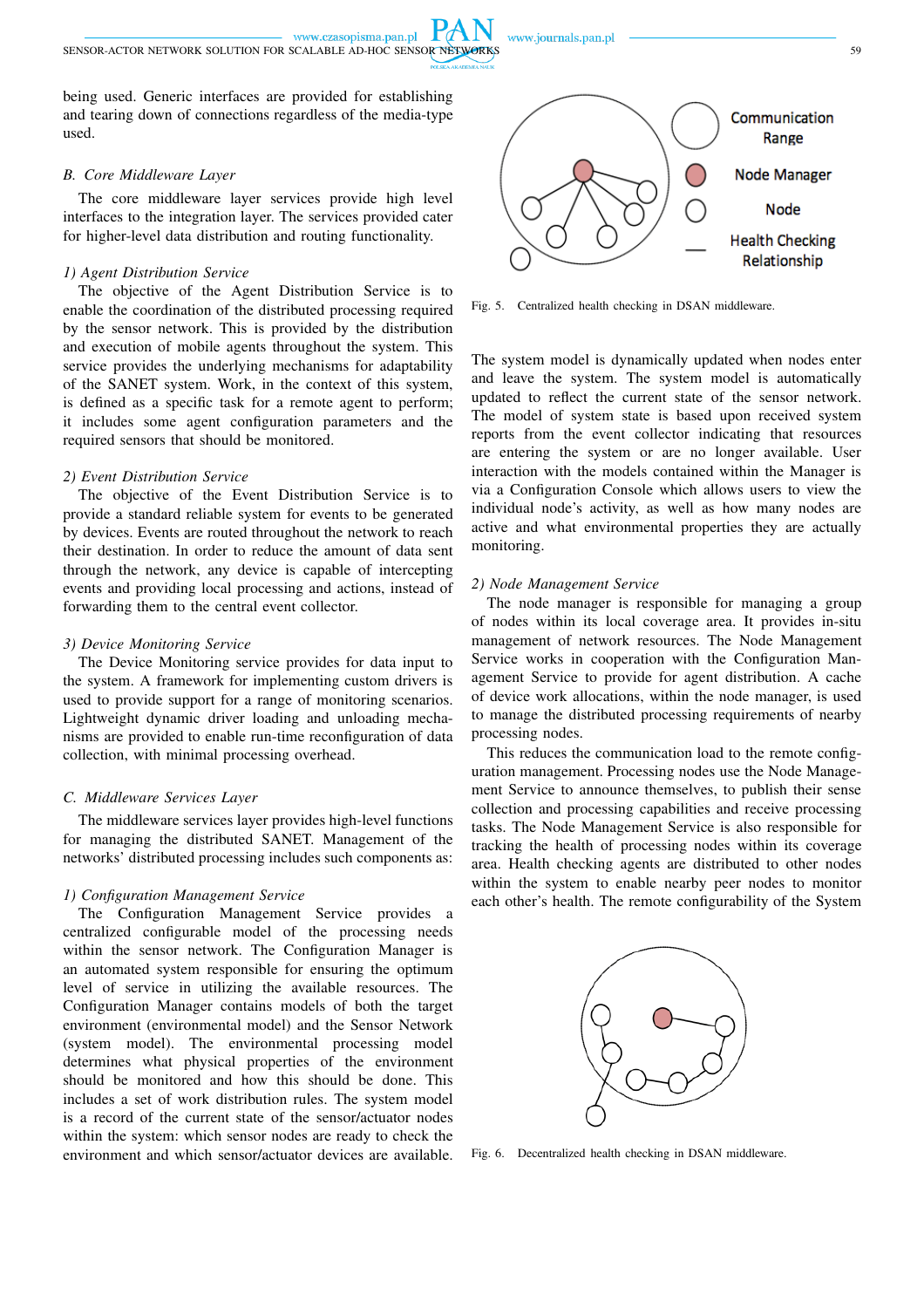www.journals.pan.pl

Health Service allows for health checking to be decentralized and distributed throughout the network. Greater resource utilization can be achieved if the nodes manage themselves, provided that all health-checking tasks and power drain is not somehow centered on the node manager (cluster-head) which may attribute to possible premature failure. As illustrated in Fig. 5, the node manager needs to continually talk to all nodes within its maximum communication range. Distributing the task of health checking to individual nodes within the network ensures power utilization will be more evenly drained.

Algorithms can be validated to determine node proximities and configure nodes accordingly in order to check the health of the closest devices. This would reduce the power output required to perform the same amount of health checking. Figure 6 gives an example of how the same node configuration as discussed above could be more efficiently health-monitored. The Node Manager needs only to continually health check one node. The nodes perform health checking on neighboring nodes; communication distance is potentially closer than that of the distance to the node manager. Note also the ability for the node manager to manage the health of nodes outside its direct communication range, as routing would need to be performed to do the initial setup for agent and event distribution.

## *3) System Health Monitoring Service*

The System Health Monitoring Service enables sensor/actuators nodes to check the health status of their nearby peers. The service consists of a set of health checking agents that are remotely managed to provide optimal health checking coverage and reporting. System health information is used for automated management of how the available processing resources are utilized. The sensor network will adapt to the reduction in available resources over time, allowing the network to degrade gracefully. The current implementation of the Service uses status heart-beating to detect device abnormalities, while alternate methods, such as leasing, can be used as replacement or in combination with this method.

## *4) Detection Service*

The Detection Service enables the distributed processing capability for the business operations of the SANET. The service is remotely managed to enable dynamic re-configuration for optimum processing in accordance with specified processing allocations. Processing and data aggregation algorithms are implemented as agents within the service. These agents utilize collected data input from the Device Monitoring Service and provide output in the form of events via the Event Distribution Service.

# *5) Persistence Service*

The Persistence Service provides a central store for logging events and maintaining active models of the network. The service is built upon the Java Space service of JINI. In this release of the DSAN middleware system, the reference implementation of Java Spaces as provided by JINI is used. The DSAN middleware relies on the expandability of the Java Spaces model, future releases of the DSAN software may have to use a more scalable and capable implementation of the Java Spaces service.

# VII. CASE STUDY

Location tracking has long been an area of interest where research into SANETS and Wireless Sensor Actuator Networks is concerned. It is useful for the tracking and location of objects; such as vehicles on a road or people. For this case study, it is important to create a basic prototype for a tracking system that involves both sensors and mobile robots. The specific objective is to design a WSAN solution that is capable of detecting heat within a specified temperature range in order to determine whether a fire is likely to be in or nearby an area. The proposed hardware architecture involves a temperature sensor connected to a Texas Instruments CC2530ZNP board attached to a battery board which broadcasts the local temperature over IEEE 8.2.15.4 (ZigBee) Protocol, to a ZigBee network of routers (other CC2530ZNP boards) which include multiple coordinator nodes and the Stellaris Evalbot (Fig. 9) via the Texas Instruments CC2530EM board interfaced to the Evalbot's EM socket.

The Evalbot will obtain the local temperature via reading the temperature sensor on its Analog-to-Digital Converter (ADC) and use this temperature as well as the temperature broadcast by nearby nodes and the coordinator node(s) to calculate areas of high temperature. Then, the onboard motors will be powered to navigate towards the high temperature areas to investigate whether a fire is present, and then broadcast an alert over router nodes to a coordinator node, ultimately reaching a main computer. The model has been depicted in Fig. 7. Implementing a full user-interface is beyond the scope of this case study and not required for a proof-of-concept; all that is required is a conceptual design. The basic idea is to have the data received by the coordinator node connected to the PC via USB (virtual COM port) collated by time received and location and broadcast over TCP/IP to a centralized system.



Fig. 7. Model diagram of coordinator and router nodes.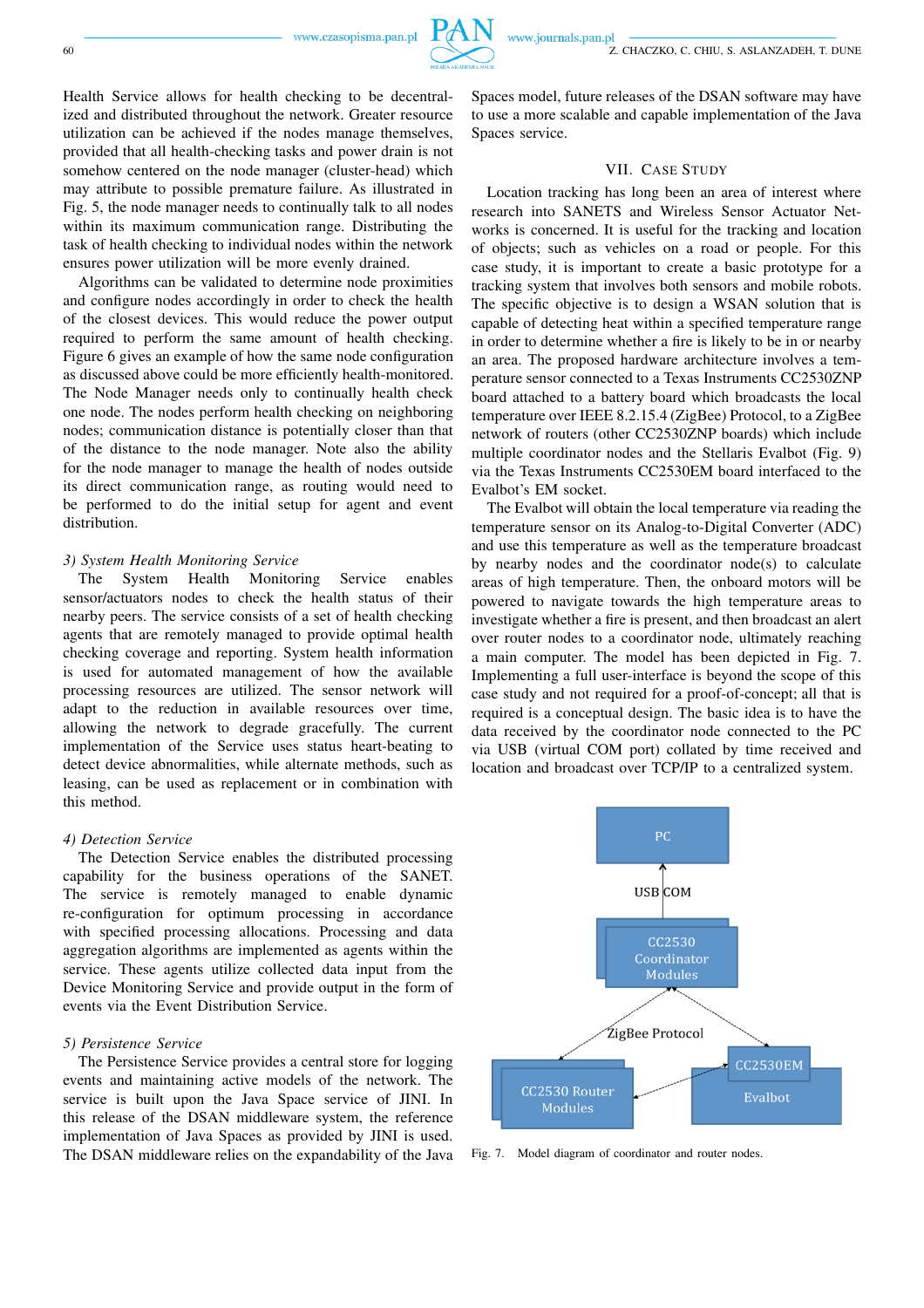



Fig. 8. TI CC2530ZNP ZigBee sensor motes.

This system will create a map of locations and show temperatures at these locations, displaying a warning if the temperature is greater than a set threshold. The important features of this software will be to be able to set the location of the coordinator nodes manually so the location of router nodes can be calculated. This is along with the ability to display the temperature and warning message, and to send out alerts via e-mail, SMS or another medium to emergency services.

# *A. Hardware Components*

## *1) Texas Instruments CC2530ZNP Mini-Kit*

The CC2530ZNP is a board designed to introduce computer engineers to the ZigBee Network Processor (Fig. 8) without a significant amount of hardware and software setup work required. This makes it suitable for developing a quick prototype to test the design while using the protocol and on-board chip (CC2530) to be deployed in a final product.

# *2) Texas Instruments LM3S9B92 Stellaris Evalbot*

The Stellaris Evalbot is a useful prototyping and evaluation tool and has been chosen to simulate an automated investigation and response vehicle. The Evalbot has an EM socket that can be used for attaching an RF module; in this case this is ZigBee (Fig. 9). DC motors to provide movement and bumper-switch sensors allow for obstacle detection and avoidance.

#### *3) Texas Instruments CC2530EM Module*

In the Stellaris Evalbot (robot) that is used for the prototype of the mobile sensor mote, the main method of wireless communication with other sensor and actuator devices is



Fig. 9. TI Stellaris Evalbot with CC2530EM as a mobile node.



Fig. 10. a) TI CC2530EM wireless module (left), b) Honeywell 135- 102DAG-J01 thermostat (right).

through the EM socket on the Evalbot that allows the installation of an onboard RF unit, the CC2530EMK module (Fig. 9 and Fig. 10a). The CC2530EMK module uses the ZigBee Network Protocol to communicate sensor data and receive control to/from the Base Station/decision center. There are significant programming benefits in terms of firmware development using the CC2530EMK module that use the same on-board chips as the sensor nodes for the rest of the sensor network.

# *4) Honeywell 135-102DAG-101 Temperature Sensor*

The Honeywell 135-102DAG-J01 glass encapsulated NTC thermostat is used (Fig. 10b). Although any low-power temperature-measuring sensor will suffice, this one was chosen due to its low power, affordability and high availability.

#### *B. Implementation*

The initial design proved to be ambitious to develop in the timeframe; so with the resources available for this project, some concessions were made. As an insufficient number of nodes were constructed to allow for location sensing (upwards of five nodes of a known location would be ideal), so a practical solution was implemented with a minimum of two nodes. The CC2530ZNP Mini-kit was used to test communication between modules and to establish whether the ZigBee protocol was effective in this case. There were also issues of communication with the CC2530EM and the Evalbot. It was decided that this would be acceptable due to the fact that the 2530EM uses the same chip as the CC2530ZNP Minikit boards, so the same code should work on both. Hence, it was a matter of hardware interfacing between Evalbot and EM socket. The final system developed ended up as follows:

- CC2530ZNP modules communicate with each other sending the light sensor value, along with the temperature sensor via the designated coordinator and router nodes;
- The CC2530ZNP coordinator collates information for post-processing on middleware server; and
- The Evalbot reads the temperature and light sensor values from ADC and uses the following simple algorithm: